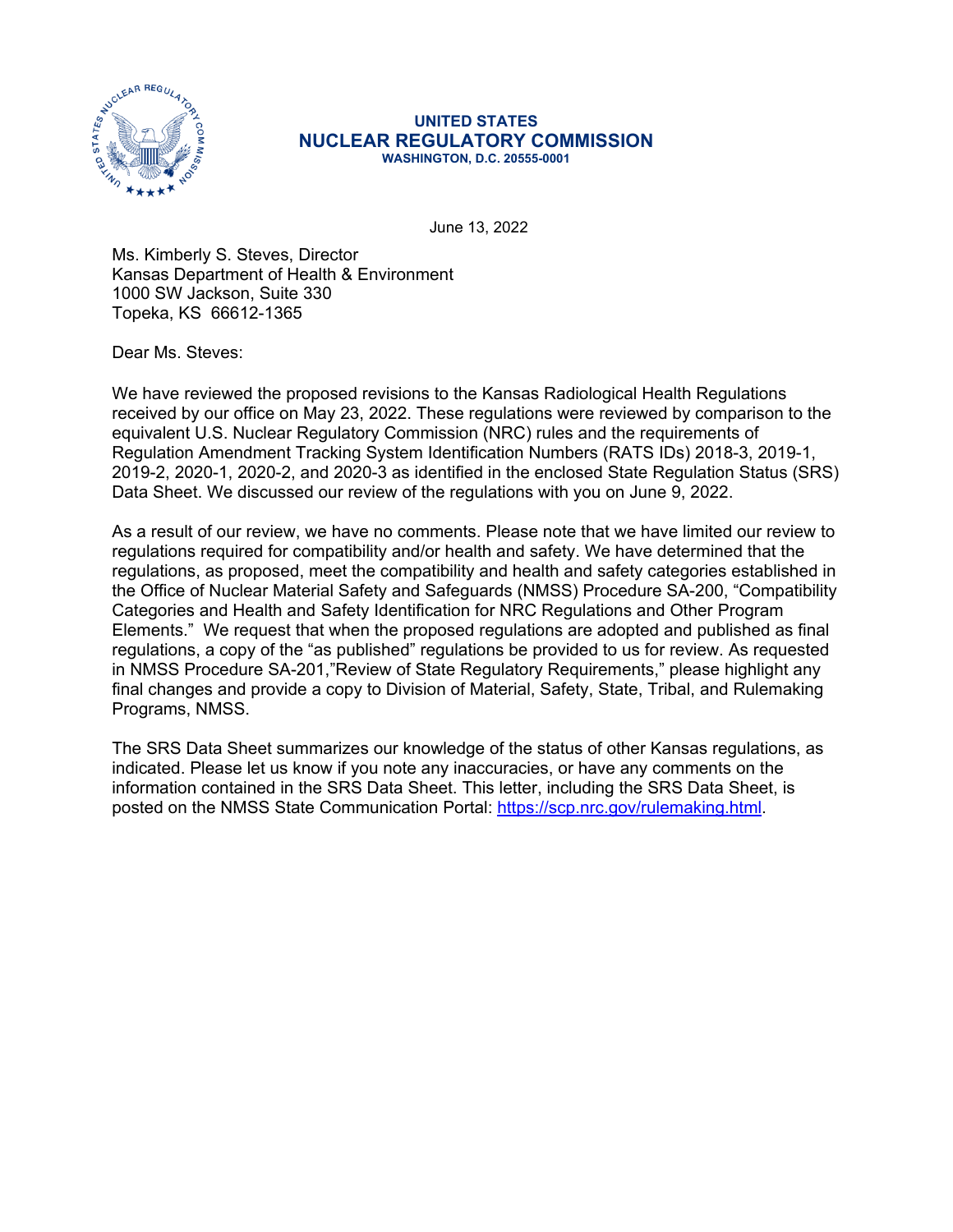If you have any questions regarding the review, the compatibility and health and safety categories, or any of the NRC regulations used in the review, please contact Michelle Beardsley, State Regulation Review Coordinator, at (301) 415-0275 ([michelle.beardsley@nrc.gov\)](mailto:michelle.beardsley@nrc.gov) or Stephen Poy at (301) 415-7135 (stephen.poy@nrc.gov).

Sincerely, Signed by Anderson, Brian on 06/13/22

Brian C. Anderson, Chief State Agreement and Liaison Programs Branch Division of Materials Safety, Security, State and Tribal Programs Office of Nuclear Material Safety and Safeguards

Enclosure: Kansas SRS Data Sheet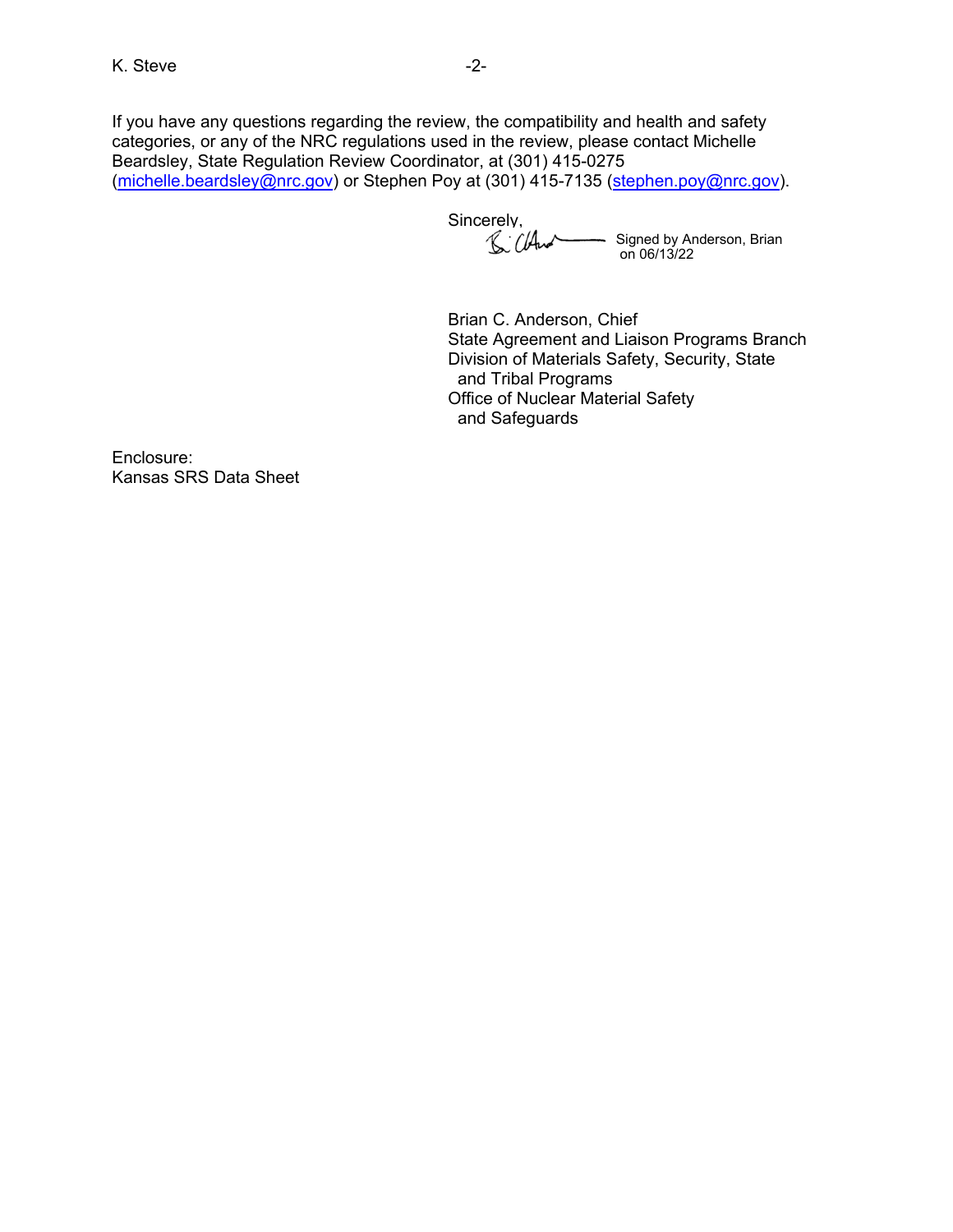## K. Steve -3-

# SUBJECT: KANSAS PROPOSED REGULATIONS TO RATS IDS 2018-3, 2019-1, 2019-2, 2020-1, 2020-2, AND 2020-3 DATE June 13, 2022

DISTRIBUTION: SP08 DIR RF (22-40) Jackie Cook, RSAO Kansas File

### ADAMS Accession No. ML22152A238 pkg and ML22164A434 letter

| <b>OFFICE</b> | NMSS/MSST | NMSS/MSST  | OGC | NMSS/MSST         |
|---------------|-----------|------------|-----|-------------------|
| <b>NAME</b>   | SPov      | MBeardslev | N/A | <b>BCAnderson</b> |
| DATE          | 06/13/22  | 06/13/22   |     | 06/13/22          |

**OFFICIAL RECORD COPY**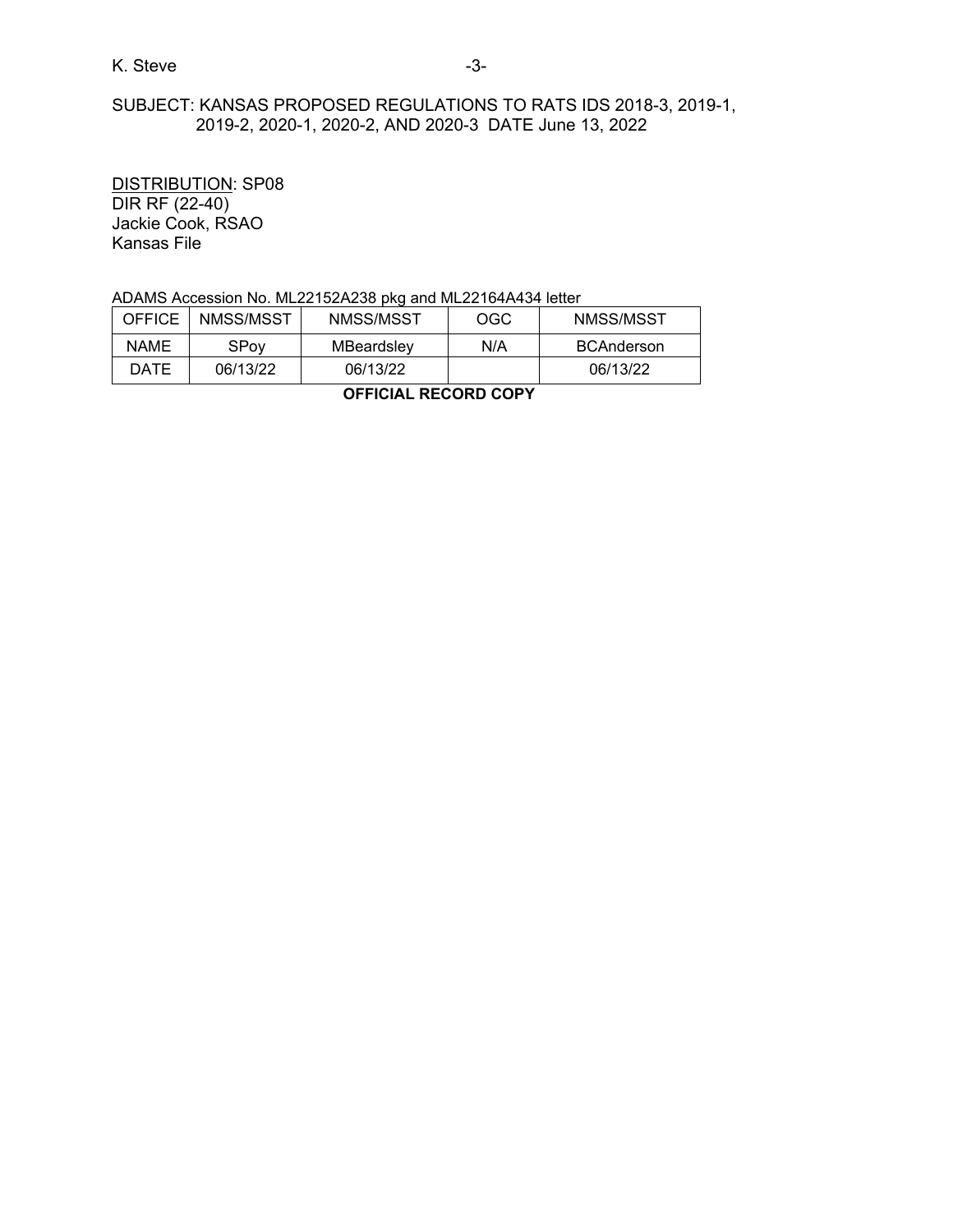## **STATE REGULATION STATUS**

#### **State: Kansas Tracking Ticket Number: 22-40 Date: June 13, 2022**

## **[ # amendment(s) reviewed identified by a \* at the beginning of the equivalent NRC requirement.]**

| <b>RATS ID</b> | <b>NRC Chronology Identification</b>                                                                                                                         | Date Due for<br><b>State Adoption</b> | Incoming<br>Letter   | Outgoing<br>Package                      | <b>Notes</b>                                                                                 |
|----------------|--------------------------------------------------------------------------------------------------------------------------------------------------------------|---------------------------------------|----------------------|------------------------------------------|----------------------------------------------------------------------------------------------|
| 1991-1         | Safety Requirements for Radiographic Equipment<br>Part 34<br>55 FR 843<br>(Superceded by 1997-5)                                                             | 01/10/1994                            | Final<br>ML060940369 | No Comments<br>05/18/2006<br>ML061370535 | Kansas has adopted Final<br>Regulations equivalent to RATS ID:<br>1997-5.                    |
| 1991-2         | <b>ASNT Certification of Radiographers</b><br>Part 34<br>56 FR 11504<br>(Superceded by 1997-5)                                                               | none                                  | Final<br>ML060940369 | No Comments<br>05/18/2006<br>ML061370535 | Kansas has adopted Final<br>Regulations equivalent to RATS ID:<br>1997-5.                    |
| 1991-3         | <b>Standards for Protection Against Radiation</b><br>Part 20<br>56 FR 23360; 56 FR 61352; 57 FR 38588; 57 FR<br>57877; 58 FR 67657; 59 FR 41641; 60 FR 20183 | 01/01/1994                            | Final                | No Comments<br>12/30/1997                |                                                                                              |
| 1991-4         | Notification of Incidents<br>Parts 20, 30, 31, 34, 39, 40 and 70<br>56 FR 64980;                                                                             | 10/15/1994                            | Final<br>ML060940369 | No Comments<br>05/18/2006<br>ML061370535 |                                                                                              |
| 1992-1         | <b>Quality Management Program and</b><br>Misadministrations<br>Part 35<br>56 FR 34104<br>(Superceded by 2002-2)                                              | 01/27/1995                            | <b>Not Required</b>  | <b>Not Required</b>                      | Kansas has adopted Final<br>Regulations equivalent to RATS ID:<br>$2002 - 2.$                |
| 1992-2         | Eliminating the Recordkeeping Requirements<br>for Departures from Manufacturer's Instructions<br>Parts 30 and 35<br>57 FR 45566                              | none                                  | <b>Not Required</b>  | <b>Not Required</b>                      | These regulation changes are not<br>required to be adopted for purposes<br>of Compatibility. |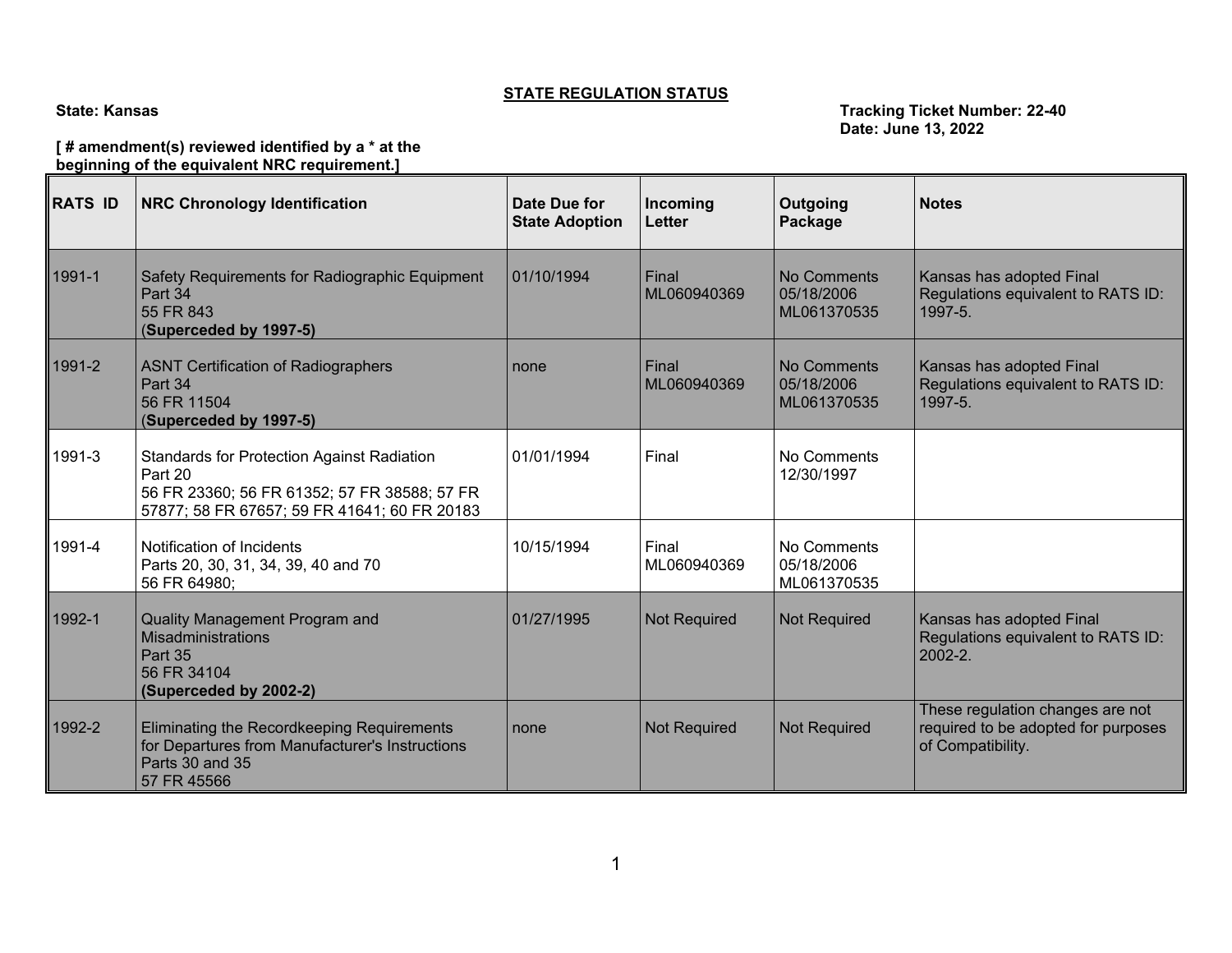| <b>RATS ID</b> | <b>NRC Chronology Identification</b>                                                                                                                              | Date Due for<br><b>State Adoption</b> | Incoming<br><b>Letter</b>   | Outgoing<br>Package                      | <b>Notes</b>                                                                                 |
|----------------|-------------------------------------------------------------------------------------------------------------------------------------------------------------------|---------------------------------------|-----------------------------|------------------------------------------|----------------------------------------------------------------------------------------------|
| 1993-1         | Decommissioning Recordkeeping and License<br>Termination: Documentation Additions [Restricted<br>areas and spill sites]<br>Parts 30 and 40<br>58 FR 39628         | 10/25/1996                            | Final                       | No Comments<br>01/03/1997                |                                                                                              |
| 1993-2         | Licensing and Radiation Safety Requirements for<br><b>Irradiators</b><br>Part 36<br>58 FR 7715                                                                    | 07/01/1996                            | Final<br>ML060940369        | No Comments<br>05/18/2006<br>ML061370535 |                                                                                              |
| 1993-3         | Definition of Land Disposal and Waste Site QA<br>Program<br>Part 61<br>58 FR 33886                                                                                | 07/22/1996                            | Not Applicable <sup>1</sup> | Not Applicable                           | Kansas does not have any licensees<br>subject to these regulations. (See<br>SECY-95-112)     |
| 1994-1         | Self-Guarantee as an Additional Financial<br>Mechanism<br>Parts 30, 40 and 70<br>58 FR 68726; 59 FR 1618                                                          | none                                  | <b>Not Required</b>         | <b>Not Required</b>                      | These regulation changes are not<br>required to be adopted for purposes<br>of Compatibility. |
| 1994-2         | Uranium Mill Tailings Regulations: Conforming NRC<br><b>Requirements to EPA Standards</b><br>Part 40<br>59 FR 28220                                               | 07/01/1997                            | Not Applicable              | Not Applicable                           | Kansas does not have authority to<br>regulate this material under its<br>Agreement.          |
| 1994-3         | Timeliness in Decommissioning Material Facilities<br>Parts 30, 40 and 70<br>59 FR 36026                                                                           | 08/15/1997                            | Final<br>ML060940369        | No Comments<br>05/18/2006<br>ML061370535 |                                                                                              |
| 1995-1         | Preparation, Transfer for Commercial Distribution,<br>and Use of Byproduct Material for Medical Use<br>Parts 30, 32 and 35<br>59 FR 61767; 59 FR 65243; 60 FR 322 | 01/01/1998                            | Final<br>ML060940369        | No Comments<br>05/18/2006<br>ML061370535 |                                                                                              |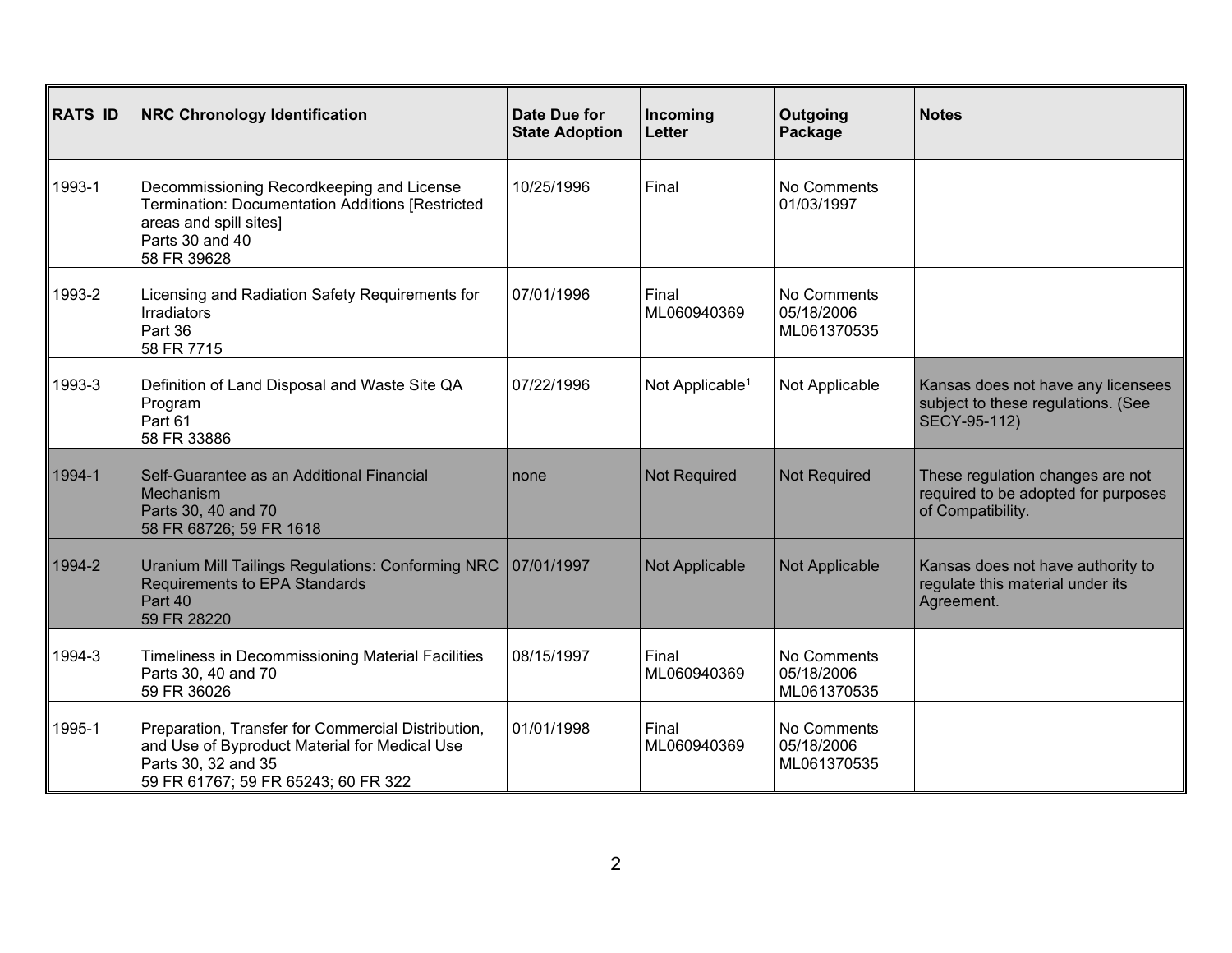| <b>RATS ID</b> | <b>NRC Chronology Identification</b>                                                                                                           | Date Due for<br><b>State Adoption</b> | Incoming<br><b>Letter</b> | Outgoing<br>Package                      | <b>Notes</b>                                                                          |
|----------------|------------------------------------------------------------------------------------------------------------------------------------------------|---------------------------------------|---------------------------|------------------------------------------|---------------------------------------------------------------------------------------|
| 1995-2         | Frequency of Medical Examinations for Use of<br><b>Respiratory Protection Equipment</b><br>Part 20<br>60 FR 7900                               | 03/13/1998                            | Final<br>ML060940369      | No Comments<br>05/18/2006<br>ML061370535 |                                                                                       |
| 1995-3         | Low-Level Waste Shipment Manifest Information<br>and Reporting<br>Parts 20 and 61<br>60 FR 15649; 60 FR 25983                                  | 03/01/1998                            | Final<br>ML060940369      | No Comments<br>05/18/2006<br>ML061370535 |                                                                                       |
| 1995-4         | Performance Requirements for Radiography<br>Equipment<br>Part 34<br>60 FR 28323<br>(Superceded by 1997-5)                                      | 06/30/1998                            | Final<br>ML060940369      | No Comments<br>05/18/2006<br>ML061370535 | Kansas has adopted Final<br>Regulations equivalent to RATS ID:<br>1997-5.             |
| 1995-5         | Radiation Protection Requirements: Amended<br>Definitions and Criteria<br>Parts 19 and 20<br>60 FR 36038                                       | 08/14/1998                            | Final<br>ML060940369      | No Comments<br>05/18/2006<br>ML061370535 |                                                                                       |
| 1995-6         | <b>Clarification of Decommissioning Funding</b><br>Requirements<br>Parts 30, 40 and 70<br>60 FR 38235                                          | 11/24/1998                            | Final<br>ML060940369      | No Comments<br>05/18/2006<br>ML061370535 |                                                                                       |
| 1995-7         | Medical Administration of Radiation and Radioactive<br><b>Materials</b><br>Parts 20 and 35<br>60 FR 48623<br>(Superceded by 2002-2 and 2005-2) | 10/20/1998                            | Final<br>ML060940369      | No Comments<br>05/18/2006<br>ML061370535 | Kansas has adopted Final<br>Regulations equivalent to RATS IDs:<br>2002-2 and 2005-2. |
| 1996-1         | Compatibility with the International Atomic Energy<br>Agency<br>Part 71<br>60 FR 50248; 61 FR 28724<br>(Superceded by 2004-1)                  | 04/01/1999                            | <b>Not Required</b>       | <b>Not Required</b>                      | Kansas has adopted Final<br>Regulations equivalent to RATS ID:<br>$2004 - 1$ .        |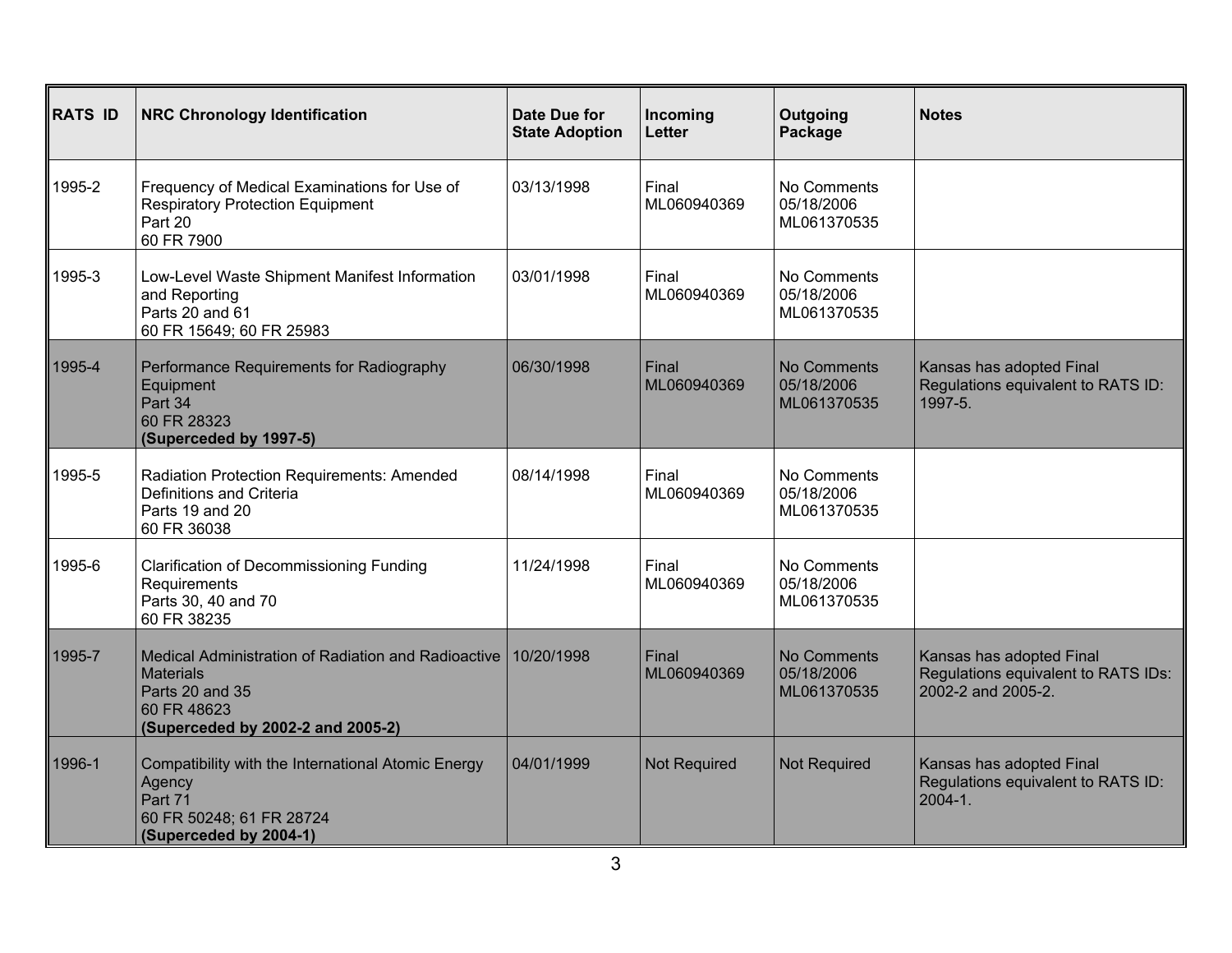| <b>RATS ID</b> | <b>NRC Chronology Identification</b>                                                                                                                   | Date Due for<br><b>State Adoption</b> | Incoming<br><b>Letter</b> | Outgoing<br>Package                      | <b>Notes</b>                                                                                                                                                                                   |
|----------------|--------------------------------------------------------------------------------------------------------------------------------------------------------|---------------------------------------|---------------------------|------------------------------------------|------------------------------------------------------------------------------------------------------------------------------------------------------------------------------------------------|
| 1996-2         | One Time Extension of Certain Byproduct, Source<br>and Special Nuclear Materials Licenses<br>Parts 30, 40 and 70<br>61 FR 1109                         | 02/15/1999                            | <b>Not Required</b>       | <b>Not Required</b>                      | These regulation changes are not<br>required to be adopted for purposes<br>of Compatibility.                                                                                                   |
| 1996-3         | <b>Termination or Transfer of Licensed Activities:</b><br>Record keeping Requirements<br>Parts 20, 30, 40, 61 and 70<br>61 FR 24669                    | 06/17/1999                            | Final<br>ML060940369      | No Comments<br>05/18/2006<br>ML061370535 |                                                                                                                                                                                                |
| 1997-1         | Resolution of Dual Regulation of Airborne Effluents<br>of Radioactive Materials; Clean Air Act<br>Part 20<br>61 FR 65120                               | 01/9/2000                             | Final<br>ML060940369      | No Comments<br>05/18/2006<br>ML061370535 |                                                                                                                                                                                                |
| 1997-2         | Recognition of Agreement State Licenses in Areas<br>Under Exclusive Federal Jurisdiction Within an<br><b>Agreement State</b><br>Part 150<br>62 FR 1662 | 02/27/2000                            | Final<br>ML060940369      | No Comments<br>05/18/2006<br>ML061370535 |                                                                                                                                                                                                |
| 1997-3         | Criteria for the Release of Individuals Administered<br><b>Radioactive Material</b><br>Parts 20 and 35<br>62 FR 4120                                   | 05/29/2000                            | Final<br>ML060940369      | No Comments<br>05/18/2006<br>ML061370535 |                                                                                                                                                                                                |
| 1997-4         | <b>Fissile Material Shipments and Exemptions</b><br>Part 71<br>62 FR 5907<br>(Superceded by 2004-1)                                                    | 02/10/2000                            | <b>Not Required</b>       | <b>Not Required</b>                      | These regulation changes are not<br>required to be adopted for purposes<br>of Compatibility. (See STP-97-078)<br>Kansas has adopted Final<br>Regulations equivalent to RATS ID:<br>$2004 - 1.$ |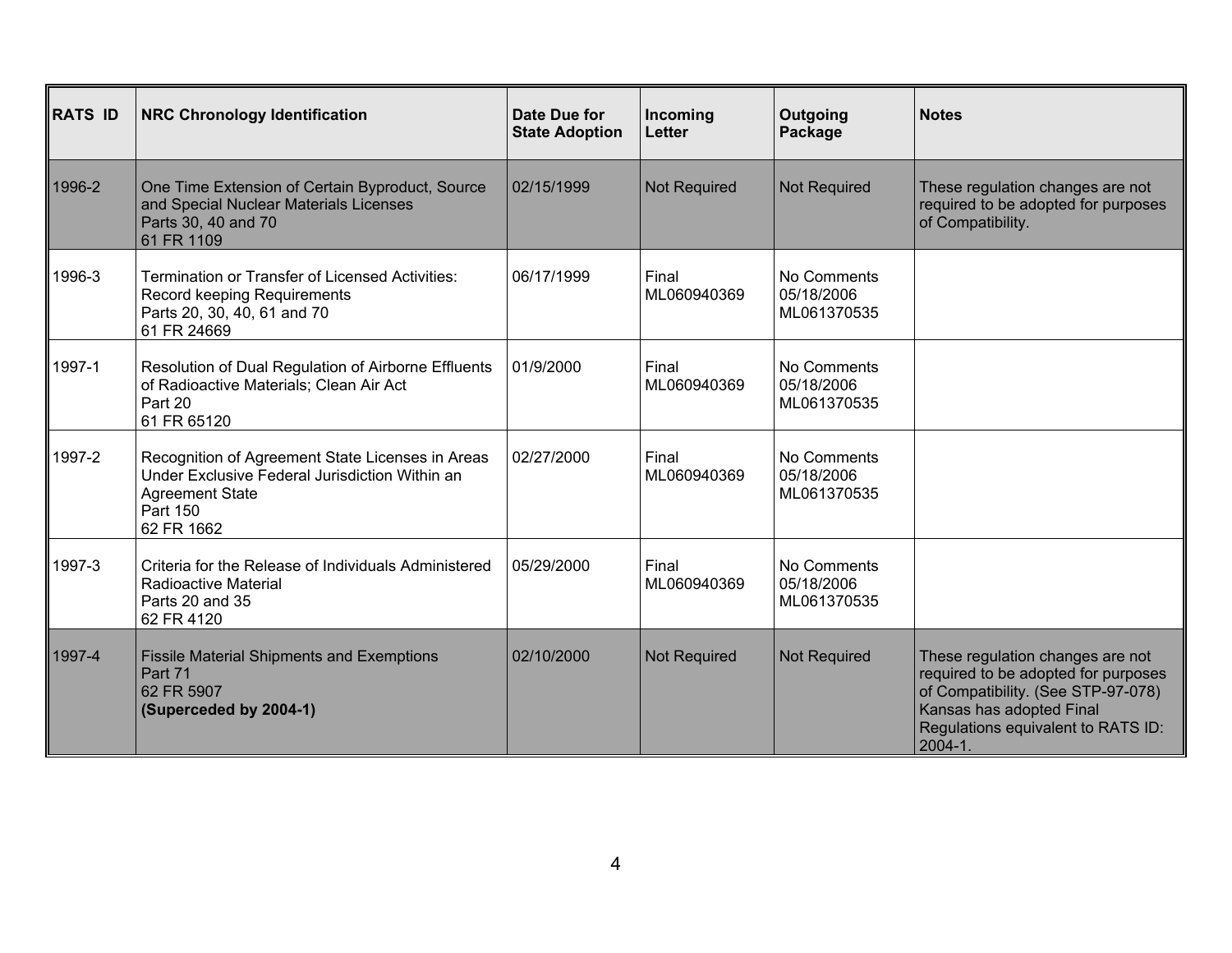| <b>RATS ID</b> | <b>NRC Chronology Identification</b>                                                                                                                         | Date Due for<br><b>State Adoption</b> | Incoming<br>Letter   | Outgoing<br>Package                      | <b>Notes</b>                                                                                                                                                                               |
|----------------|--------------------------------------------------------------------------------------------------------------------------------------------------------------|---------------------------------------|----------------------|------------------------------------------|--------------------------------------------------------------------------------------------------------------------------------------------------------------------------------------------|
| 1997-5         | Licenses for Industrial Radiography and Radiation<br>Safety Requirements for Industrial Radiography<br>Operations<br>Parts 30, 34, 71 and 150<br>62 FR 28947 | 06/27/2000                            | Final<br>ML060940369 | No Comments<br>05/18/2006<br>ML061370535 |                                                                                                                                                                                            |
| 1997-6         | Radiological Criteria for License Termination<br>Parts 20, 30, 40 and 70<br>62 FR 39057                                                                      | 08/20/2000                            | Final<br>ML072010244 | No Comments<br>08/30/2007<br>ML072390354 |                                                                                                                                                                                            |
| 1997-7         | Exempt Distribution of a Radioactive Drug<br>Containing One Microcurie of Carbon-14 Urea<br>Part 30<br>62 FR 63634                                           | 01/02/2001                            | Final<br>ML060940369 | No Comments<br>05/18/2006<br>ML061370535 |                                                                                                                                                                                            |
| 1998-1         | Deliberate Misconduct by Unlicensed Persons<br>Parts 30, 40, 61, 70, 71 and 150<br>63 FR 1890; 63 FR 13773                                                   | 02/12/2001                            | Final<br>ML060940369 | No Comments<br>05/18/2006<br>ML061370535 |                                                                                                                                                                                            |
| 1998-2         | Self-Guarantee of Decommissioning Funding by<br>Nonprofit and Non-Bond-Issuing Licensees<br>Parts 30, 40 and 70<br>63 FR 29535                               | 07/01/2001                            | <b>Not Required</b>  | Not Required                             | These regulation changes are not<br>required to be adopted for purposes<br>of Compatibility.                                                                                               |
| 1998-3         | License Term for Medical Use Licenses<br>Part 35<br>63 FR 31604<br>(Superceded by 2002-2)                                                                    | 07/10/2001                            | <b>Not Required</b>  | <b>Not Required</b>                      | These regulation changes are not<br>required to be adopted for purposes<br>of Compatibility. (See STP-98-074)<br>Kansas has adopted Final<br>Regulations equivalent to RATS ID:<br>1997-5. |
| 1998-4         | Licenses for Industrial Radiography and Radiation<br>Safety Requirements for Industrial Radiographic<br>Operations<br>Part 34<br>63 FR 37059                 | 07/09/2001                            | Final<br>ML060940369 | No Comments<br>05/18/2006<br>ML061370535 |                                                                                                                                                                                            |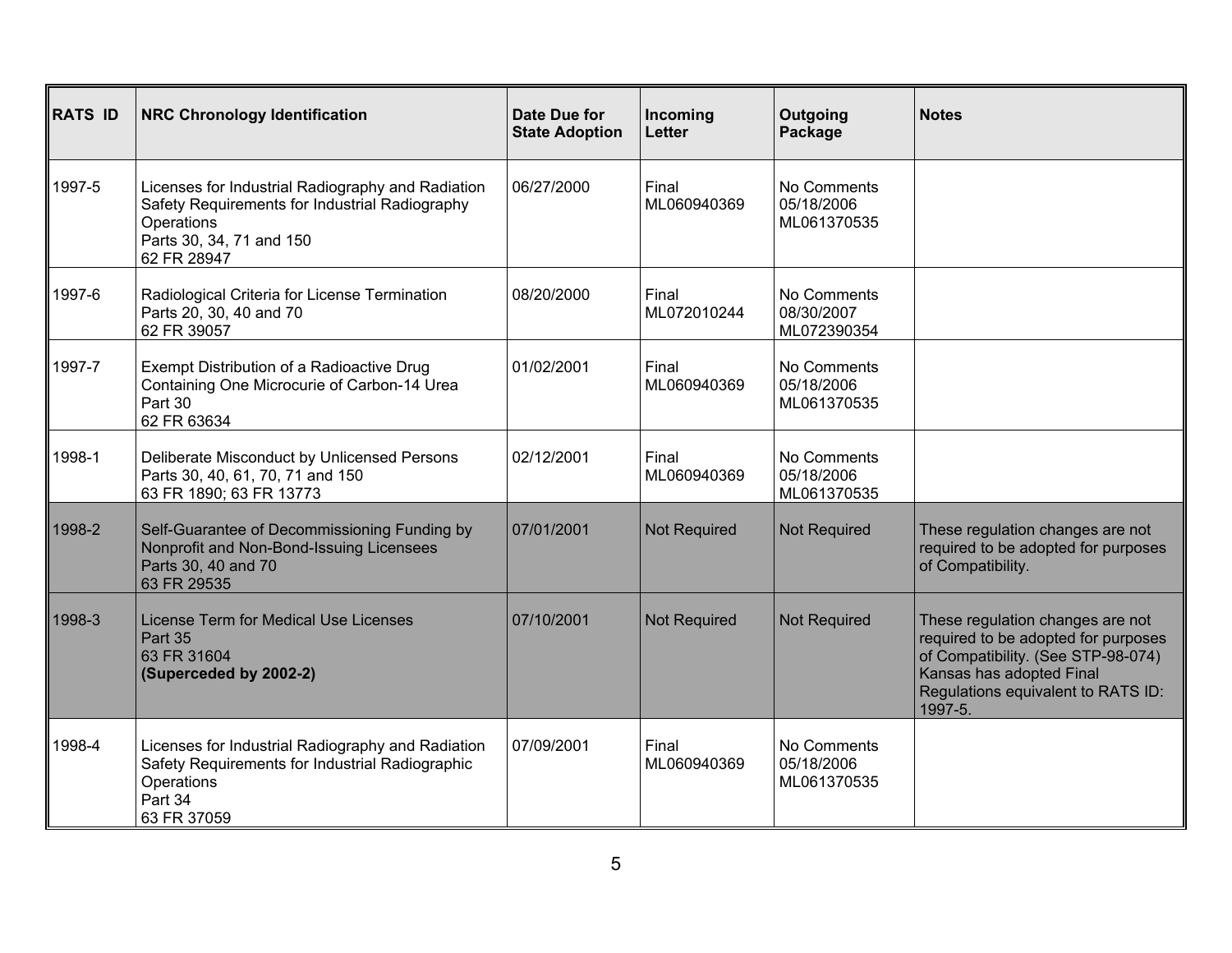| <b>RATS ID</b> | <b>NRC Chronology Identification</b>                                                                                                                         | Date Due for<br><b>State Adoption</b> | Incoming<br>Letter                             | Outgoing<br>Package                      | <b>Notes</b>                                                                                 |
|----------------|--------------------------------------------------------------------------------------------------------------------------------------------------------------|---------------------------------------|------------------------------------------------|------------------------------------------|----------------------------------------------------------------------------------------------|
| 1998-5         | Minor Corrections, Clarifying Changes, and a Minor<br>Policy Change<br>Parts 20, 32, 35, 36 and 39<br>63 FR 39477; 63 FR 45393                               | 10/26/2001                            | Final<br>ML060940369                           | No Comments<br>05/18/2006<br>ML061370535 |                                                                                              |
| 1998-6         | Transfer for Disposal and Manifests: Minor<br><b>Technical Conforming Amendment</b><br>Part 20<br>63 FR 50127                                                | 11/20/2001                            | Final<br>ML060940369                           | No Comments<br>05/18/2006<br>ML061370535 |                                                                                              |
| 1999-1         | Radiological Criteria for License Termination of<br><b>Uranium Recovery Facilities</b><br>Part 40<br>64 FR 17506                                             | 06/11/2002                            | Not Applicable                                 | Not Applicable                           | Kansas does not have the authority<br>to regulate this material under its<br>Agreement.      |
| 1999-2         | Requirements for Those Who Possess Certain<br>Industrial Devices Containing Byproduct Material to<br>Provide Requested Information<br>Part 31<br>64 FR 42269 | 10/04/2002                            | Not Required                                   | <b>Not Required</b>                      | These regulation changes are not<br>required to be adopted for purposes<br>of Compatibility. |
| 1999-3         | Respiratory Protection and Controls to Restrict<br>Internal Exposure<br>Part 20<br>64 FR 54543; 64 FR 55524                                                  | 02/02/2003                            | License Condition   No Comments<br>ML052510063 | 09/22/2005<br>ML052660291                |                                                                                              |
| 2000-1         | Energy Compensation Sources for Well Logging<br>and Other Regulatory Clarifications<br>Part 39<br>65 FR 20337                                                | 05/17/2003                            | Final<br>ML072010244                           | No Comments<br>08/30/2007<br>ML072390354 |                                                                                              |
| 2000-2         | New Dosimetry Technology<br>Parts 34, 36 and 39<br>65 FR 63750                                                                                               | 01/08/2004                            | Final<br>ML060940369                           | No Comments<br>05/18/2006<br>ML061370535 |                                                                                              |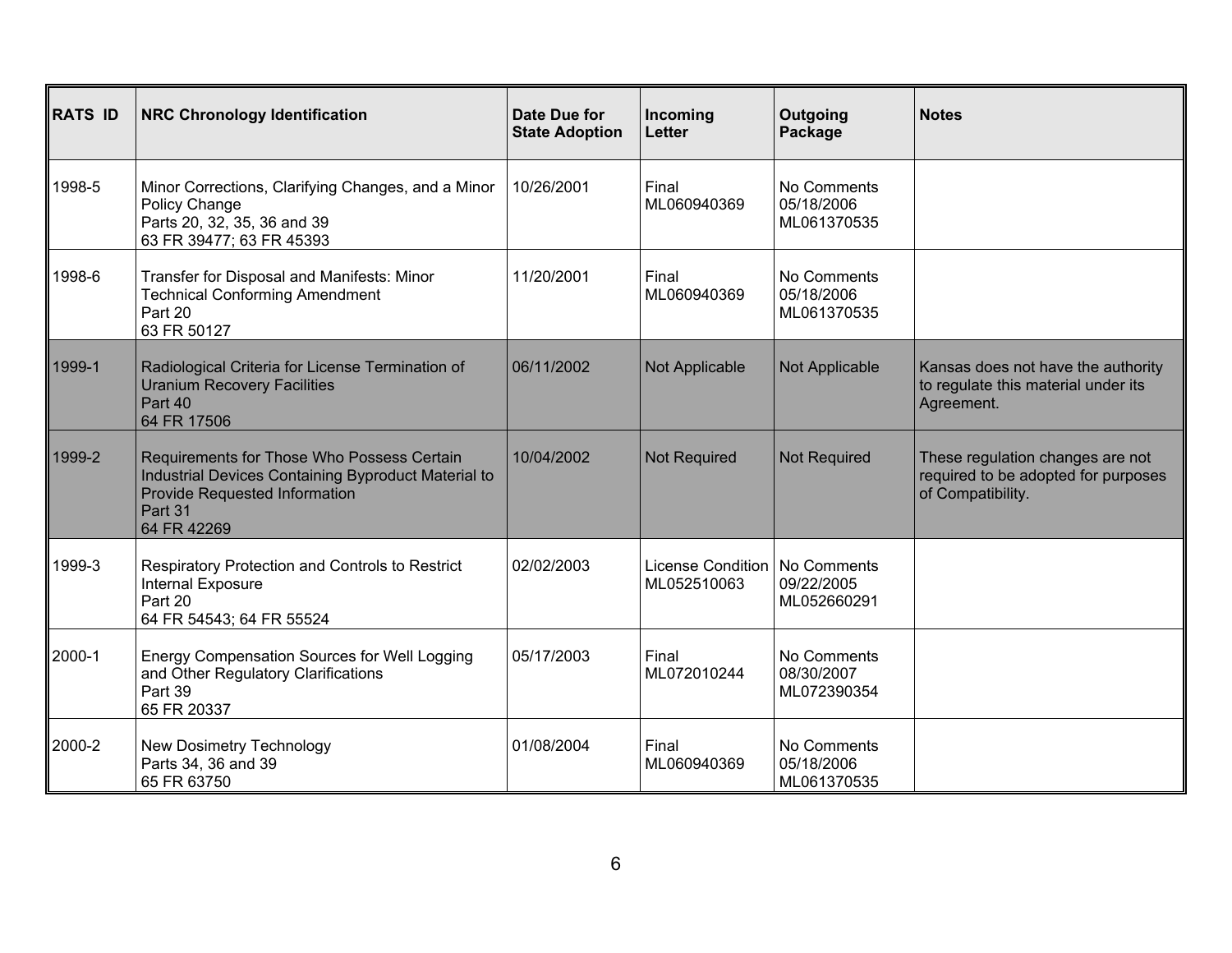| <b>RATS ID</b> | <b>NRC Chronology Identification</b>                                                                                                            | <b>Date Due for</b><br><b>State Adoption</b> | Incoming<br>Letter               | Outgoing<br>Package                      | <b>Notes</b> |
|----------------|-------------------------------------------------------------------------------------------------------------------------------------------------|----------------------------------------------|----------------------------------|------------------------------------------|--------------|
| 2001-1         | Requirements for Certain Generally Licensed<br>Industrial Devices Containing Byproduct Material<br>Parts 30, 31 and 32<br>65 FR 79162           | 02/16/2004                                   | Final<br>ML14164A208             | No Comments<br>07/29/2014<br>ML14162A452 |              |
| 2002-1         | Revision of the Skin Dose Limit<br>Part 20<br>67 FR 16298                                                                                       | 04/05/2005                                   | Final<br>ML060940369             | No Comments<br>05/18/2006<br>ML061370535 |              |
| 2002-2         | Medical Use of Byproduct Material<br>Parts 20, 32 and 35<br>67 FR 20249                                                                         | 10/24/2005                                   | Final<br>ML070851184             | No Comments<br>04/23/2007<br>ML071140120 |              |
| 2003-1         | <b>Financial Assurance for Materials Licensees</b><br>Parts 30, 40 and 70<br>68 FR 57327                                                        | 12/03/2006                                   | Final<br>ML060940369             | No Comments<br>05/18/2006<br>ML061370535 |              |
| 2004-1         | <b>Compatibility With IAEA Transportation Safety</b><br><b>Standards and Other Transportation Safety</b><br>Amendments<br>Part 71<br>69 FR 3697 | 10/01/2007                                   | Final<br>ML060940369             | No Comments<br>05/18/2006<br>ML061370535 |              |
| 2005-1         | Security Requirements for Portable Gauges<br><b>Containing Byproduct Material</b><br>Part 30<br>70 FR 2001                                      | 07/11/2008                                   | Final<br>ML072010244             | No Comments<br>08/30/2007<br>ML072390358 |              |
| 2005-2         | Medical Use of Byproduct Material - Recognition of<br><b>Specialty Boards</b><br>Part 35<br>70 FR 16336; 71 FR 1926                             | 04/29/2008                                   | Final<br>ML060940369             | No Comments<br>05/18/2006<br>ML061370535 |              |
| 2005-3         | Increased Controls for Risk-Significant Radioactive<br>Sources (NRC Order EA-05-090)<br>70 FR 72128                                             | 12/01/2005                                   | License Condition<br>ML052650212 | No Comments<br>09/27/2005<br>ML052650327 |              |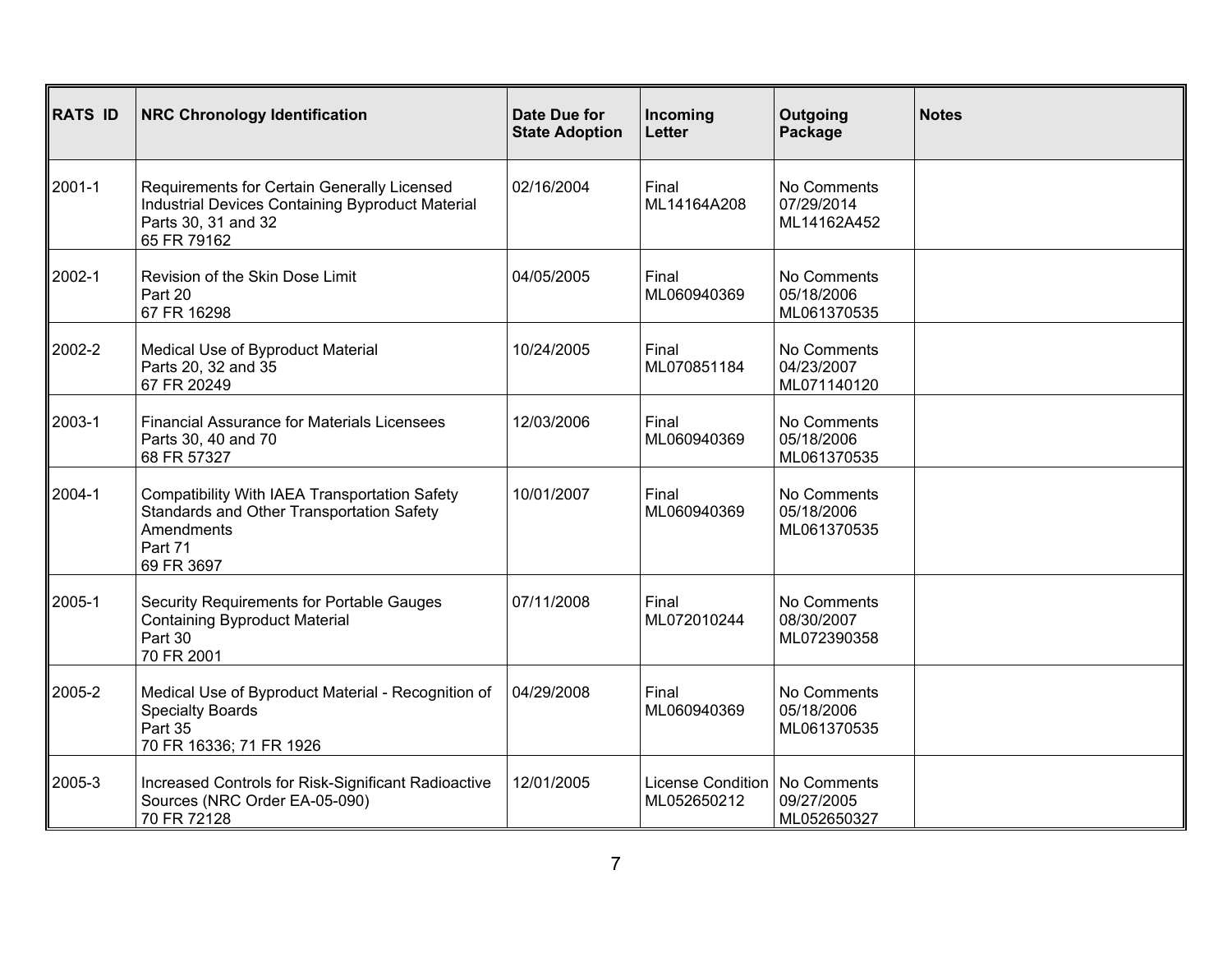| <b>RATS ID</b> | <b>NRC Chronology Identification</b>                                                                                                                               | Date Due for<br><b>State Adoption</b> | Incoming<br>Letter                          | Outgoing<br>Package                      | <b>Notes</b> |
|----------------|--------------------------------------------------------------------------------------------------------------------------------------------------------------------|---------------------------------------|---------------------------------------------|------------------------------------------|--------------|
| 2006-1         | <b>Minor Amendments</b><br>Parts 20, 30, 32, 35, 40 and 70<br>71 FR 15005                                                                                          | 03/27/2009                            | Final<br>ML111470461                        | No Comments<br>06/14/2011<br>ML111390397 |              |
| 2006-2         | National Source Tracking System - Serialization<br>Requirements<br>Part 32 with reference to Part 20 Appendix E<br>71 FR 65685                                     | 02/06/2007                            | Final<br>ML072010244                        | No Comments<br>08/30/2007<br>ML072390354 |              |
| 2006-3         | <b>National Source Tracking System</b><br>Part 20<br>71 FR 65685, 72 FR 59162                                                                                      | 01/31/2009                            | Final<br>ML072820581                        | No Comments<br>10/30/2007<br>ML073040008 |              |
| 2007-1         | Medical Use of Byproduct Material - Minor<br><b>Corrections and Clarifications</b><br>Parts 32 and 35<br>72 FR 45147, 54207                                        | 10/29/2010                            | Final<br>ML111470461                        | No Comments<br>06/14/2011<br>ML111390397 |              |
| 2007-2         | Exemptions From Licensing, General Licenses, and<br>Distribution of Byproduct Material: Licensing and<br><b>Reporting Requirements</b><br>Parts 30, 31, 32 and 150 | 12/17/2010                            | Final<br>ML111470461                        | Comments<br>06/14/2011<br>ML111390397    |              |
|                | 72 FR 58473                                                                                                                                                        |                                       | <b>Revised Final</b><br>ML20017A246         | No Comments<br>02/07/2020<br>ML20017A243 |              |
| 2007-3         | Requirements for Expanded Definition of Byproduct<br>Material<br>Parts 20, 30, 31, 32, 33, 35, 61 and 150<br>72 FR 55864                                           | 11/30/2010                            | Final & License<br>Condition<br>ML111470461 | Comments<br>06/14/2011<br>ML111390397    |              |
|                |                                                                                                                                                                    |                                       | <b>Revised Final</b><br>ML20017A246         | Comments<br>02/07/2020<br>ML20017A243    |              |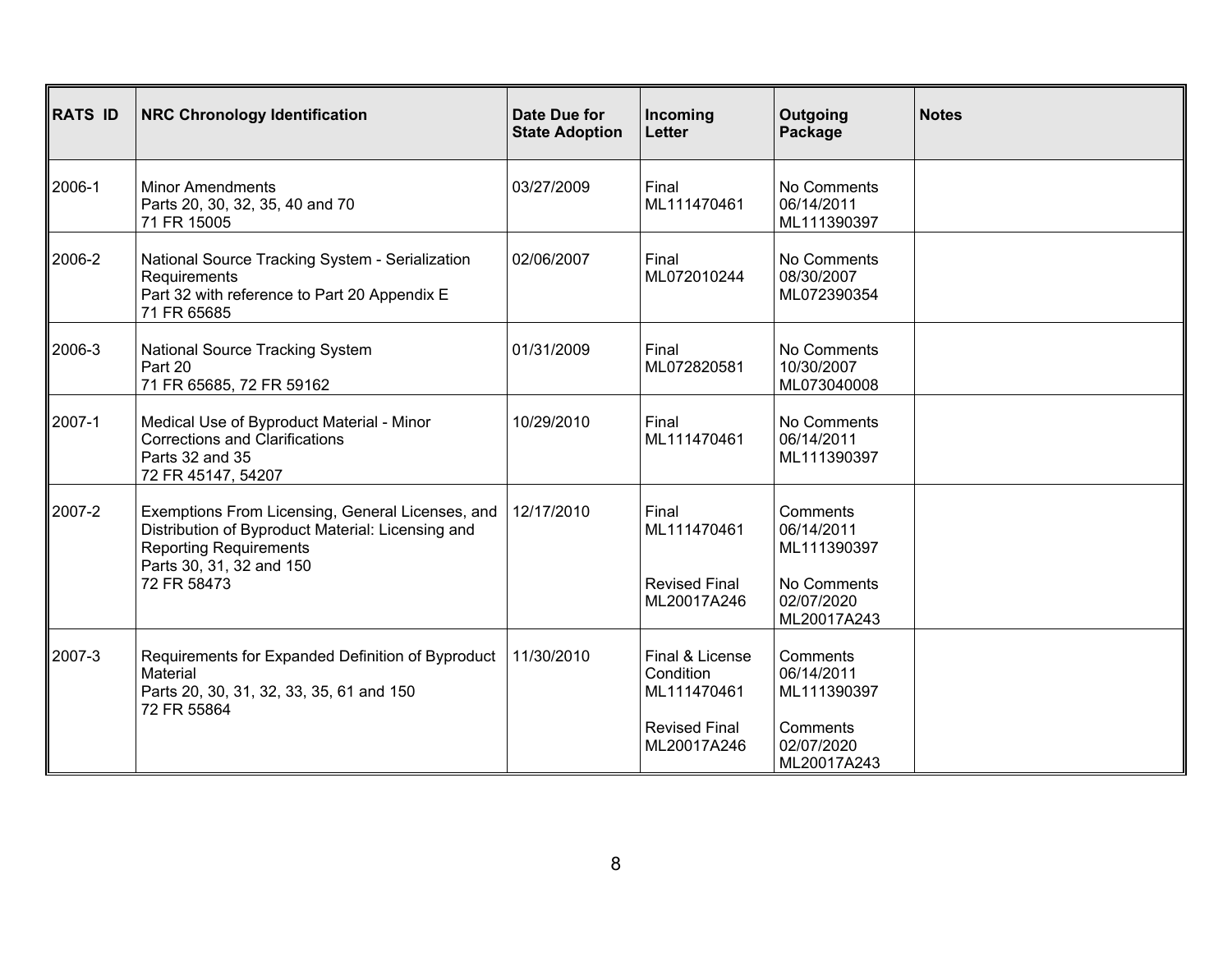| <b>RATS ID</b> | <b>NRC Chronology Identification</b>                                                                                                                                                         | Date Due for<br><b>State Adoption</b> | Incoming<br>Letter                             | Outgoing<br>Package                      | <b>Notes</b> |
|----------------|----------------------------------------------------------------------------------------------------------------------------------------------------------------------------------------------|---------------------------------------|------------------------------------------------|------------------------------------------|--------------|
| 2007-4         | Order Imposing Fingerprinting Requirements and<br>Criminal History Records Check Requirements for<br>Unescorted Access to Certain Radioactive Material<br>NRC Order EA-07-305<br>72 FR 70901 | 06/05/2008                            | License Condition   No Comments<br>ML081270294 | 05/14/2008<br>ML081350450                |              |
| 2008-1         | Occupational Dose Records, Labeling Containers,<br>and Total Effective Dose Equivalent<br>Parts 19 and 20<br>72 FR 68043                                                                     | 02/15/2011                            | Final<br>ML111470461                           | No Comments<br>06/14/2011<br>ML111390397 |              |
| 2009-1         | Medical Use of Byproduct Material - Authorized<br><b>User Clarification</b><br>Part 35<br>74 FR 33901                                                                                        | 09/28/2012                            | Final<br>ML111470461                           | No Comments<br>06/14/2011<br>ML111390397 |              |
| 2011-1         | <b>Decommissioning Planning</b><br>Parts 20, 30, 40 and 70<br>76 FR 35512                                                                                                                    | 12/17/2015                            | Final<br>ML17244A482                           | No Comments<br>11/13/2017<br>ML17244A478 |              |
| 2011-2         | Licenses, Certifications, and Approvals for Materials<br>Licensees<br>Parts 30, 36, 39, 40, 70 and 150<br>76 FR 56951                                                                        | 11/14/2014                            | Final<br>ML17244A482                           | No Comments<br>11/13/2017<br>ML17244A478 |              |
| 2012-1         | Change of Compatibility of<br>Parts 31.5 and 31.6<br>(See RATS ID: 2001-1 for Rule text)<br>77 FR 3640                                                                                       | 01/25/2015                            | Final<br>ML14164A208                           | No Comments<br>07/29/2014<br>ML14162A452 |              |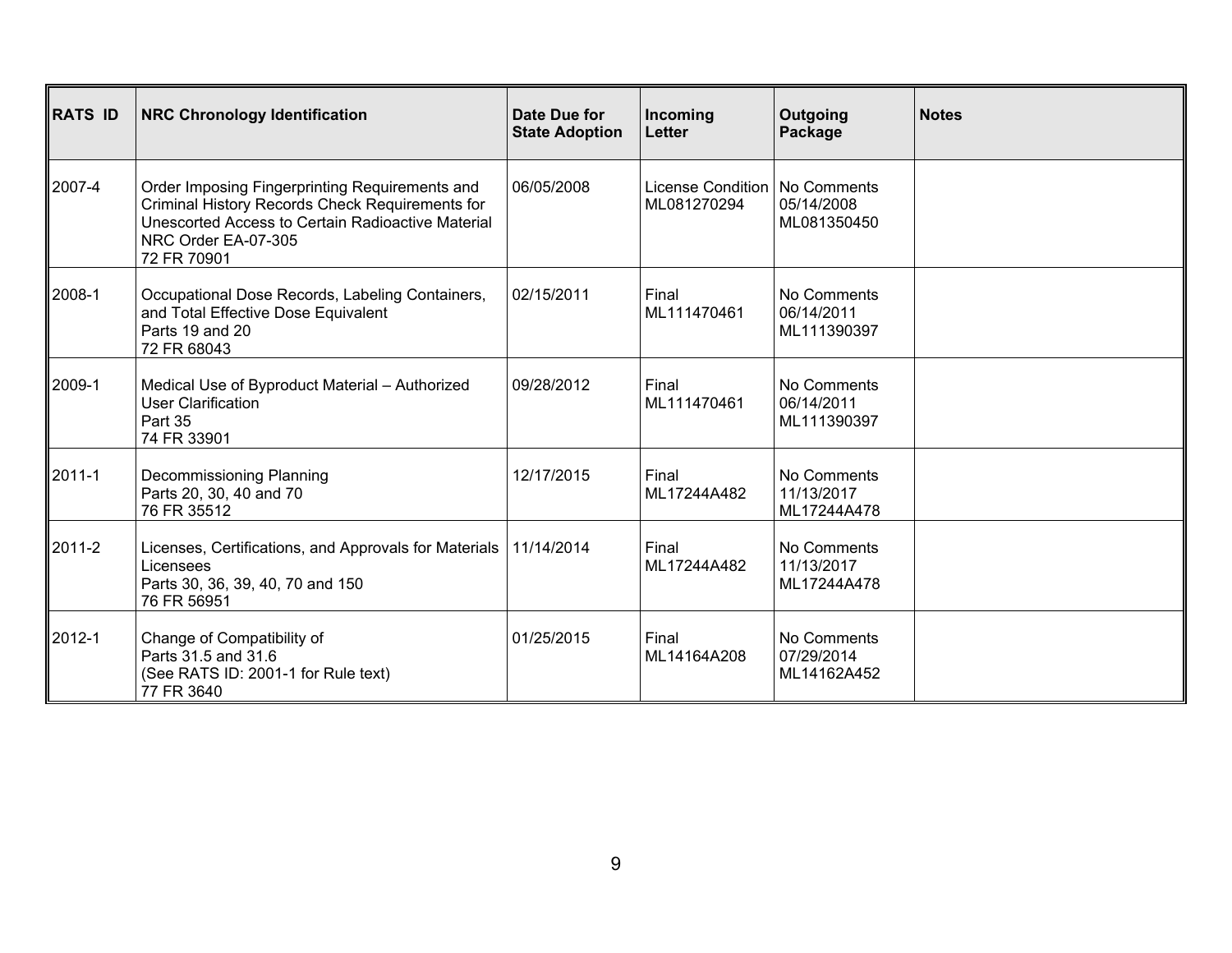| RATS ID | <b>NRC Chronology Identification</b>                                                                             | Date Due for<br><b>State Adoption</b> | Incoming<br>Letter                  | Outgoing<br>Package                      | <b>Notes</b> |
|---------|------------------------------------------------------------------------------------------------------------------|---------------------------------------|-------------------------------------|------------------------------------------|--------------|
| 2012-2  | Advance Notification to Native American Tribes of<br>Transportation of Certain Types of Nuclear Waste<br>Part 71 | 08/10/2015                            | Final<br>ML17244A482                | Comments<br>11/13/2017<br>ML17244A478    |              |
|         | 77 FR 34194                                                                                                      |                                       | <b>Revised Final</b><br>ML18162A266 | Comments<br>07/31/2018<br>ML18162A252    |              |
|         |                                                                                                                  |                                       | <b>Revised Final</b><br>ML19350B289 | No Comments<br>03/30/2020<br>ML19350A858 |              |
| 2012-3  | <b>Technical Corrections</b><br>Parts 30, 34, 40 and 71<br>77 FR 39899                                           | 08/06/2015                            | Final<br>ML17244A482                | Comments<br>11/13/2017<br>ML17244A478    |              |
|         |                                                                                                                  |                                       | <b>Revised Final</b><br>ML18162A266 | Comments<br>07/31/2018<br>ML18162A252    |              |
|         |                                                                                                                  |                                       | <b>Revised Final</b><br>ML19350B289 | No Comments<br>03/30/2020<br>ML19350A858 |              |
| 2012-4  | Requirements for Distribution of Byproduct Material<br>Parts 30, 31, 32, 40 and 70<br>77 FR 43666                | 10/23/2015                            | Final<br>ML17244A482                | Comments<br>11/13/2017<br>ML17244A478    |              |
|         |                                                                                                                  |                                       | <b>Revised Final</b><br>ML18162A266 | Comments<br>07/31/2018<br>ML18162A252    |              |
|         |                                                                                                                  |                                       | <b>Revised Final</b><br>ML19350B289 | Comments<br>03/30/2020<br>ML19350A858    |              |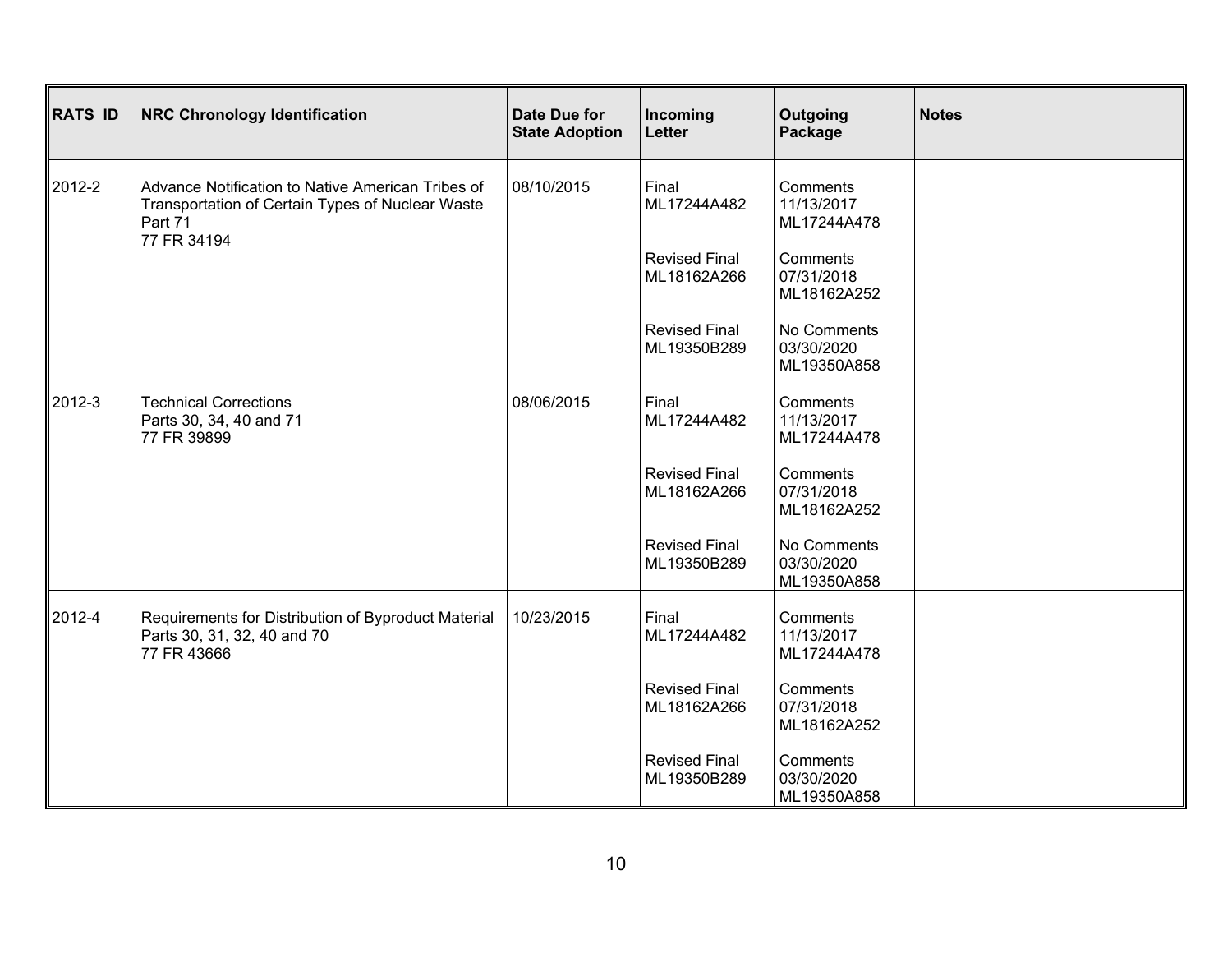| <b>RATS ID</b> | <b>NRC Chronology Identification</b>                                                                                                                                         | <b>Date Due for</b><br><b>State Adoption</b> | Incoming<br>Letter                           | Outgoing<br>Package                      | <b>Notes</b> |
|----------------|------------------------------------------------------------------------------------------------------------------------------------------------------------------------------|----------------------------------------------|----------------------------------------------|------------------------------------------|--------------|
| 2013-1         | Physical Protection of Byproduct Material<br>Parts 20, 30, 32, 33, 34, 35, 36, 37, 39 and 71<br>78 FR 16922                                                                  | 03/19/2016                                   | Proposed<br>ML15324A433                      | Comments<br>12/16/2015<br>ML15324A430    |              |
|                |                                                                                                                                                                              |                                              | Proposed<br>License Condition<br>ML16021A424 | Comments<br>02/22/2016<br>ML16021A394    | Part 37 only |
|                |                                                                                                                                                                              |                                              | Final<br>ML17244A482                         | Comments<br>11/13/2017<br>ML17244A478    |              |
|                |                                                                                                                                                                              |                                              | <b>Revised Final</b><br>ML18162A266          | No Comments<br>07/31/2018<br>ML18162A252 |              |
|                |                                                                                                                                                                              |                                              | <b>Revised Final</b><br>ML19350B289          | No Comments<br>03/30/2020<br>ML19350A858 |              |
| 2013-2         | Distribution of Source Material to Exempt Persons<br>and to General Licensees and Revision of<br><b>General License and Exemptions</b><br>Parts 30, 40 and 70<br>78 FR 32310 | 08/27/2016                                   | Final<br>ML17244A482                         | Comments<br>11/13/2017<br>ML17244A478    |              |
|                |                                                                                                                                                                              |                                              | <b>Revised Final</b><br>ML18162A266          | No Comments<br>07/31/2018<br>ML18162A252 |              |
| 2015-1         | Domestic Licensing of Special Nuclear Material -<br>Written Reports and Clarifying Amendments<br>Part 70<br>79 FR 57721, 80 FR 143                                           | 01/26/2018                                   | Proposed<br>ML19350B289                      | No Comments<br>03/30/2020<br>ML19350A858 |              |
| 2015-2         | Safeguards Information - Modified Handling<br>Categorization, Change for Materials Facilities<br>Parts 30, 37, 73 and 150<br>79 FR 58664, 80 FR 3865                         | 01/28/2018                                   | Proposed<br>ML19350B289                      | No Comments<br>03/30/2020<br>ML19350A858 |              |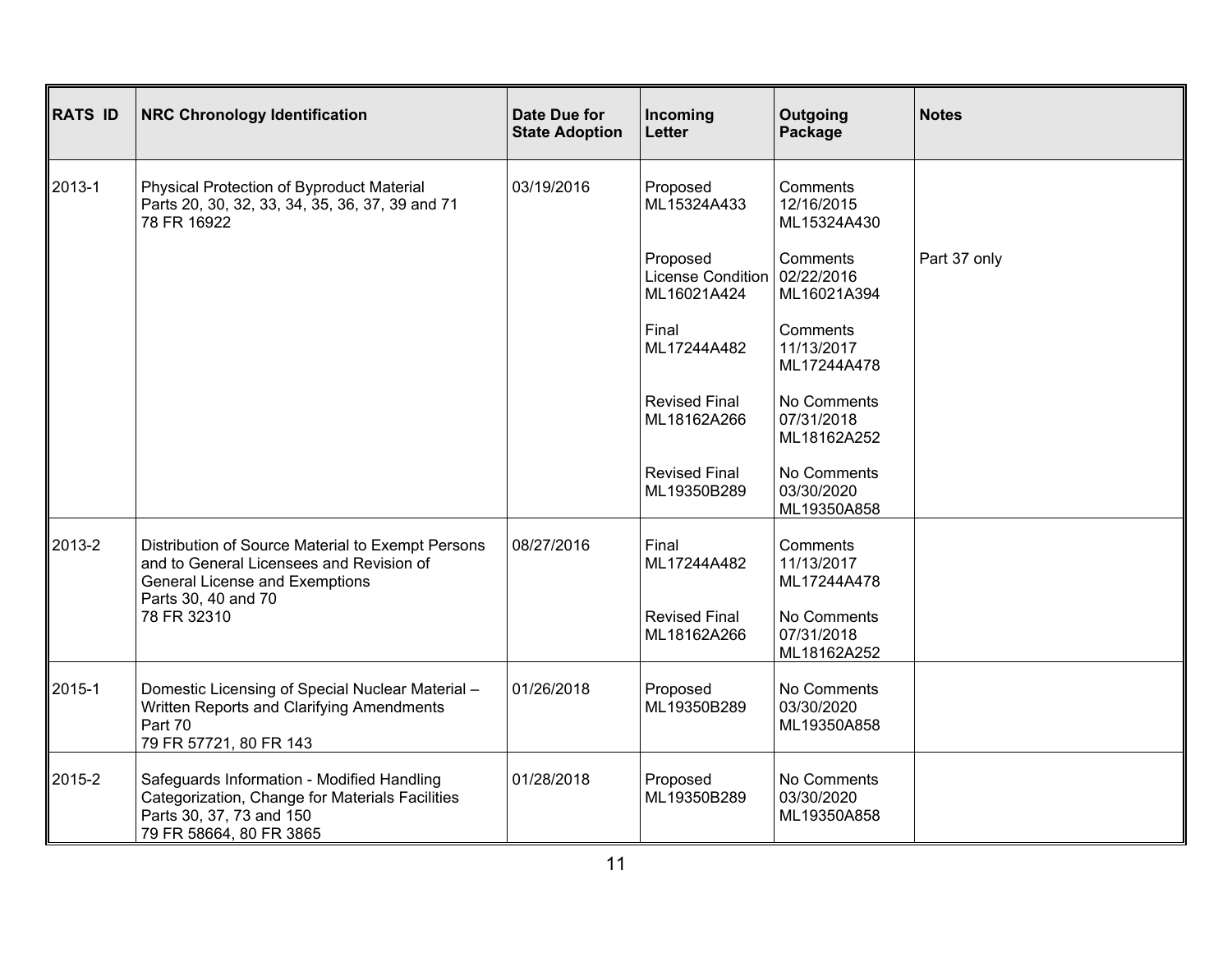| <b>RATS ID</b> | <b>NRC Chronology Identification</b>                                                                                                                                         | <b>Date Due for</b><br><b>State Adoption</b>               | Incoming<br><b>Letter</b> | Outgoing<br>Package                      | <b>Notes</b> |
|----------------|------------------------------------------------------------------------------------------------------------------------------------------------------------------------------|------------------------------------------------------------|---------------------------|------------------------------------------|--------------|
| 2015-3         | Revisions to Transportation Safety Requirements<br>and Harmonization with International Atomic Energy<br><b>Agency Transportation Requirements</b><br>Part 71<br>80 FR 33987 | 07/13/2018<br>*extended to<br>08/15/2020<br>See STC 17-060 | Proposed<br>ML20303A276   | Comments<br>01/25/2021<br>ML20303A269    |              |
| 2015-4         | <b>Miscellaneous Corrections</b><br>Parts 37 and 40<br>80 FR 45841                                                                                                           | 09/02/2018                                                 | Proposed<br>ML19350B289   | Comment<br>03/30/2020<br>ML19350A858     |              |
| 2015-5         | <b>Miscellaneous Corrections</b><br>Parts 19, 20, 30, 32, 37, 40, 61, 70, 71 and 150<br>80 FR 74974                                                                          | 12/31/2018                                                 | Proposed<br>ML19350B289   | No Comments<br>03/30/2020<br>ML19350A858 |              |
| 2018-1         | Medical Use of Byproduct Material - Medical Event<br>Definitions, Training and Experience, and Clarifying<br>Amendments<br>Parts 30, 32 and 35                               | 01/14/2022                                                 | Proposed<br>ML19350B289   | No Comments<br>03/30/2020<br>ML19350A858 |              |
| 2018-2         | Miscellaneous Corrections -<br><b>Organizational Changes</b><br>Parts 37, 40. 70 and 71                                                                                      | 12/21/2021                                                 | Proposed<br>ML19350B289   | No Comments<br>03/30/2020<br>ML19350A858 |              |
| 2018-3         | <b>Miscellaneous Corrections</b><br>Parts 1, 2, 34, 37, 50, 71, 73, and 140                                                                                                  | 07/30/2022                                                 |                           |                                          |              |
| 2019-1         | <b>Miscellaneous Corrections</b><br>Parts 2, 21, 37, 50, 52, 73, and 110                                                                                                     | 12/18/2022                                                 |                           |                                          |              |
| 2019-2         | Organizational Changes and Conforming<br>Amendments<br>Parts 1, 2, 37, 40, 50, 51, 52, 55, 71, 72, 73, 74,<br>100, 140, and 150                                              | 12/30/2022                                                 |                           |                                          |              |